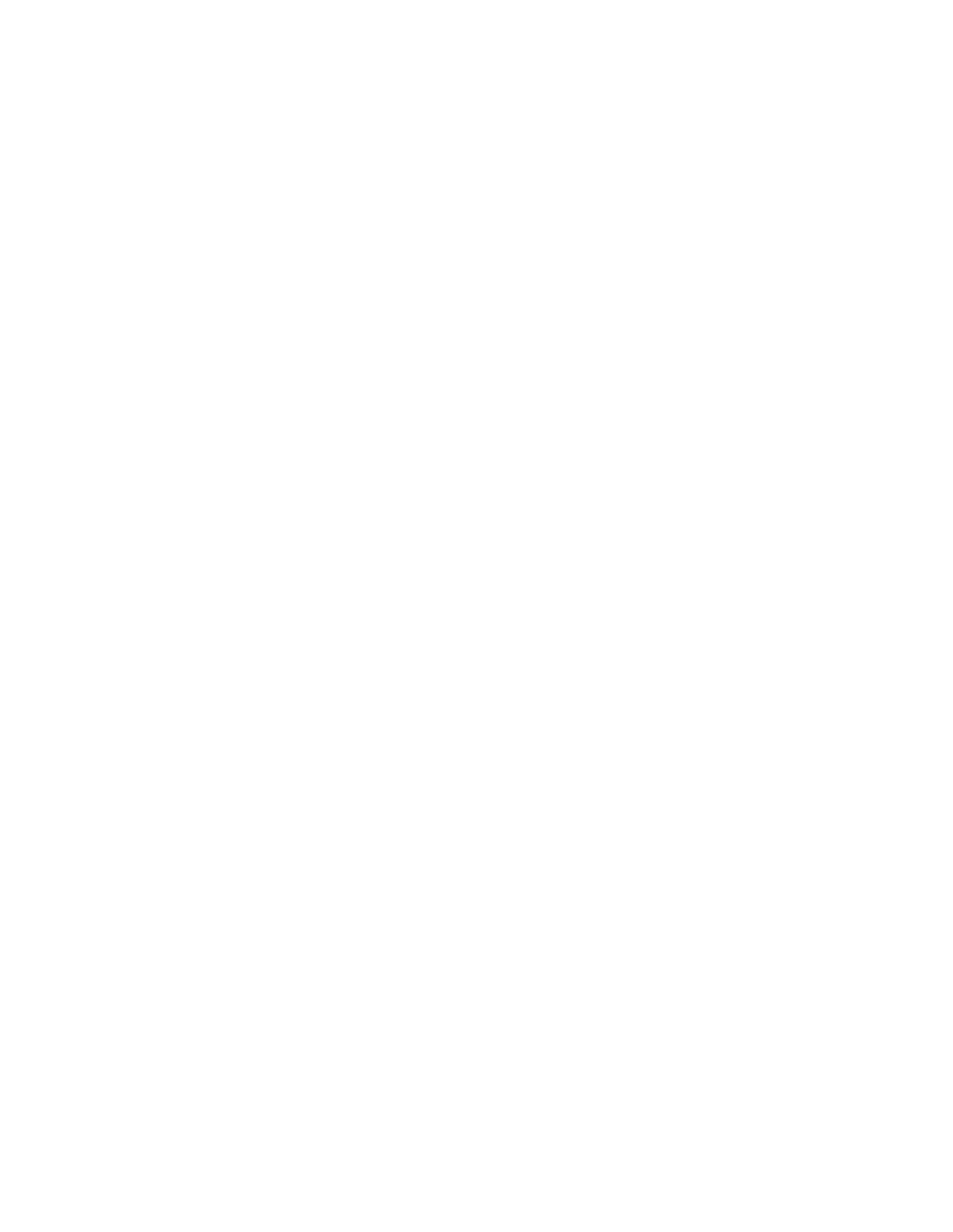

## **Welcome from CMC Student Affairs**

Heading off to college is a big step for all who are involved. As parents, guardians, and/or support persons, you will play an integral role in this transition. You have weighed options and endured countless technical steps in applying for admissions and submitting necessary documents; now, you are preparing to support the enrollment, registration and course of study decisions during this orientation phase.

Just as significant are the processes of getting to know the people who will assist and teach your student, explore involvement opportunities to help them become connected and feel at home away from home, and understand the policies and procedures of Colorado Mountain College to ease the transition and avoid any difficult challenges. Each of these parts – the people, involvement, and policies is as critical an element to your student's success as doing well academically.

Students will learn and evolve as they go off to college. The range of expectations can vary from being exclusively independent to maintaining a close rein on the details of your student's college experience. CMC is an intentionally small college where the environment supports students in taking on new challenges, discovering unfamiliar paths and finding the next step in their success. Students are held accountable for their actions and decisions, encouraged to learn from each situation, and apply lessons learned in their future. Being in control comes with assuming responsibility. Making choices comes with being accountable. The most important lesson can be that, as an adult, they will be treated as such.



Students will be busy adjusting to a new environment and discovering themselves at college. Simultaneously, parents go through a time of letting go, yet supporting from afar. Everyone deals with change in his or her own unique way, and there are no black and white rules for coping and adjusting. It is for many parents a continual weighing of when to let nearly grown children make their own mistakes and follow their own path, or when to intervene with concern and advice. Despite a student's attitude or response, usually they dearly want to know their parents are thinking about them, and that they aren't forgotten. *Communication with your student is key* in understanding and helping each other move beyond good-byes and new beginnings and into their next phase of life. Whether expressed or not, a sincere desire to meet your expectations and not let you down is also one of the main factors of influence over his or her success.

It is impossible to assimilate all the changes a student will experience or solutions for every difficulty they may encounter during their college years. However, there are patterns students tend to go through in their first year at college. All of CMC's administration, faculty and staff are wishing your student success!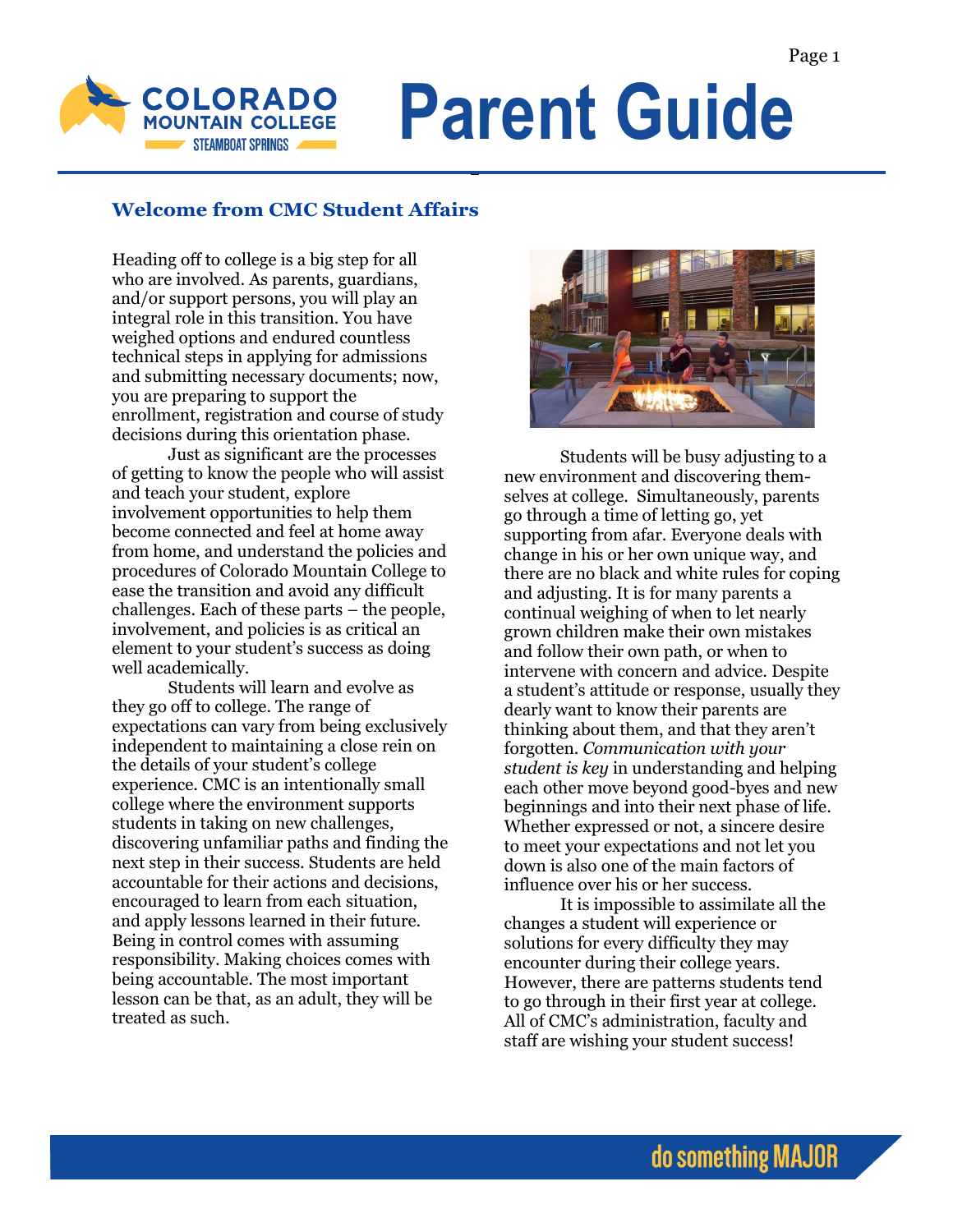

# **A New Role for Parents**

As your student transitions to college, your role may shift from the *caretaker* to the *coach*.

The coach is on the sidelines, but they have a job to do on the sidelines.

Five great coaching suggestions:

- **1.** Remind students that they should not expect you to deal with their problems
- **2.** Encourage your student to take direct action
- **3.** Be knowledgeable
- **4.** Provide guidance and suggestions
- **5.** Try not to get discouraged

Coaches teach self-advocacy

- First lesson to the students: *know thyself*
- What do students need and what do they want?
- How do students *get* what they need and what they want?
- Remind your student that self-advocacy is a lifelong skill.

Starting on the right foot:

- Encourage your student to fully engage with and participate in the college success class (AAA101).
- Encourage your student to build a personal reputation of excellence.
- Participation in class is important.
- Students should know their professors' names and introduce themselves at the first class.
- Faculty are here to help!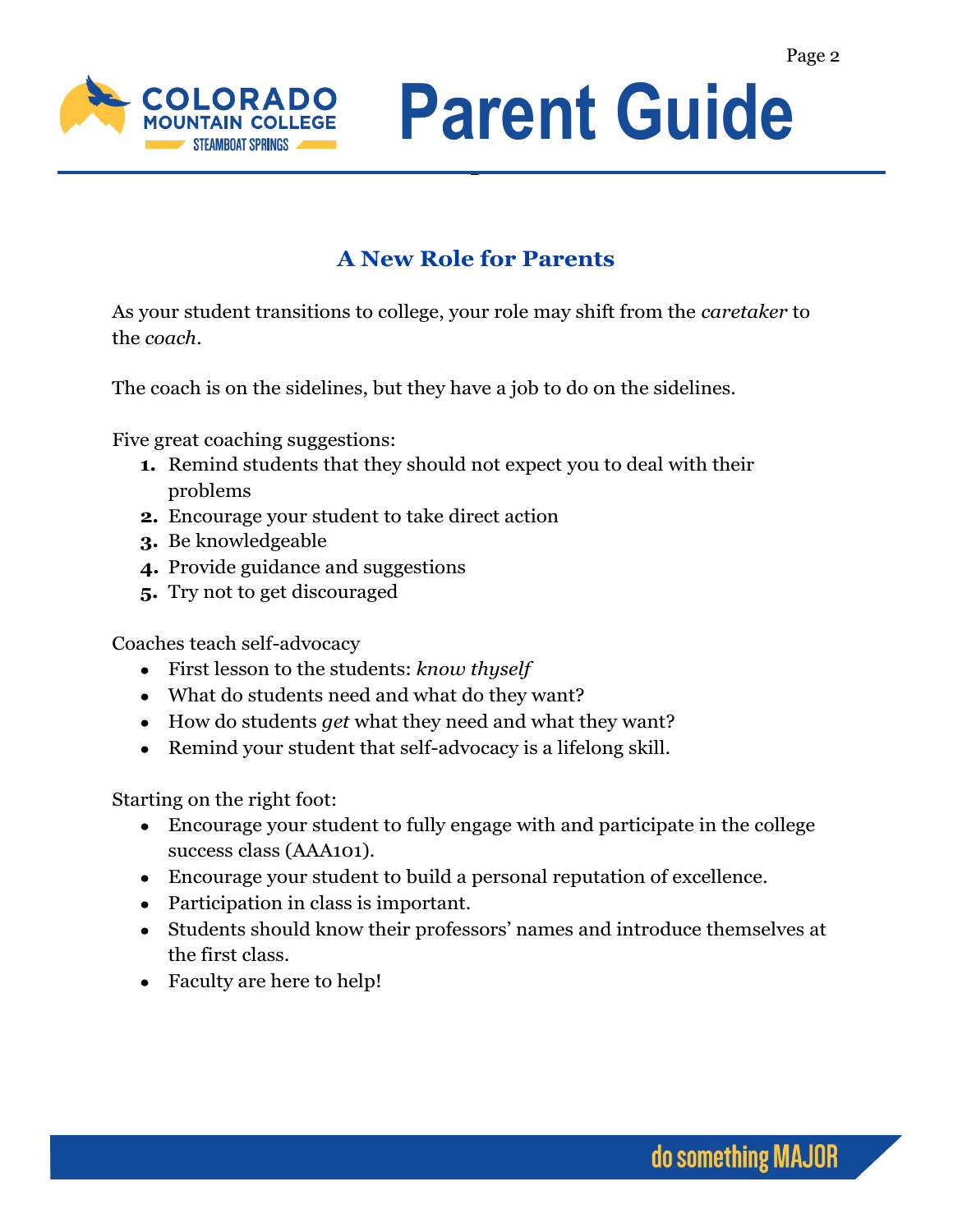

## **Tips & Questions to ask your student if classes are not going well:**

- 1. Have you analyzed what the real problem is?
- 2. Have you spoke to your faculty?
- 3. Have you tried doing things differently?
- 4. What resources haven't you tried yet? (Tutors? Learning Lab?)
- 5. As an absolute last resort, when is the withdrawal date?



## **Tips to provide to your student for working with faculty:**

- 1. Go to the professor's office and get his or her office hours.
- 2. If the office hours don't fit your schedule, write down their phone number.
- 3. Be prepared when meeting with a faculty member.
- 4. Be honest and ask for suggestions.
- 5. Ask about alternative or additional ways to earn extra points.
- 6. Leave with an "action plan".
- 7. Thank the faculty member for working with you and for their help.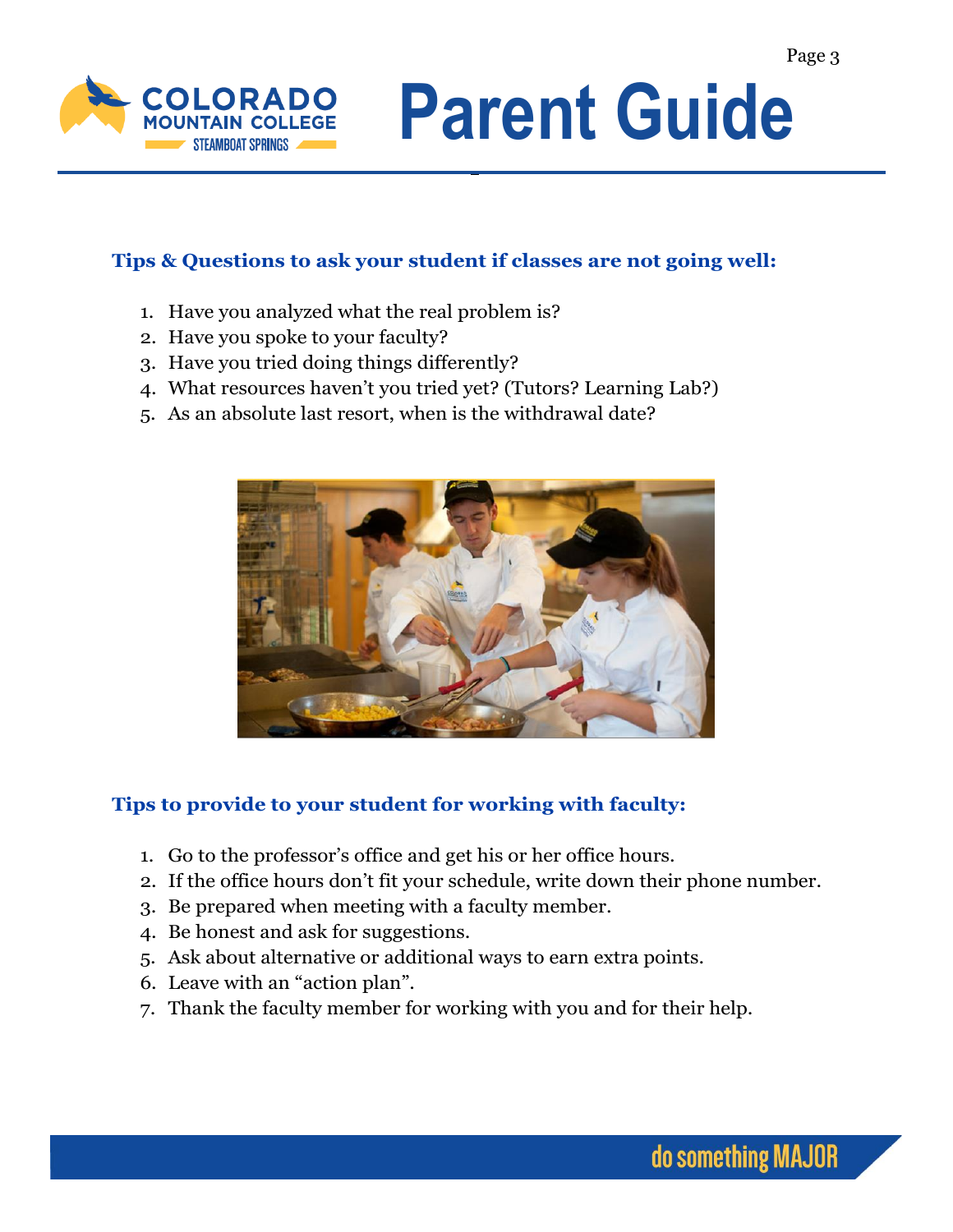

# **Additional Suggestions**

These suggestions may prepare you to deal effectively with some common firstyear experiences.

## **Expect Change**

You can't stop change. It's natural, inevitable, and can be inspiring and beautiful. College, and experiences associated with it can effect changes in social, vocational, and personal behavior. An up-to-now wallflower may become a fraternity sweetheart, a pre-med student may discover a love for drama or literature, or a high school radical may become a college preppy, or vice versa. Remember that your freshman will remain basically the same person you sent away to school, aside from interest and personality changes. Don't expect too much too soon. Maturation is not an instantaneous or overnight process.

## **Allow Time to Adjust**

The first few days and weeks of school tend to be activity-packed and friend-jammed. The challenge of meeting new people and adjusting to new situations takes a majority of a freshman's time and concentration. Still, the transition can be daunting, and some students may have moments where they long for the comfort of the tried and true life they left behind. Don't be surprised if this is the case. Still, most students adapt well to their new environment, and in time they become used to the new "norm."

## **Write (even if they don't write back)**

Although freshmen are typically eager to experience all the away-from-home independence they can in those first few weeks, most are still anxious for family ties and the security those ties bring. Family may misinterpret this surge of independence; however mundane it may seem, news from home may be appreciated. Don't expect a reply to every letter you write. The you-write-one, theywrite- one sequence isn't always followed by college students, so get set for some unanswered correspondence. And don't panic if you don't hear from them for a while.

## **Ask Questions**

College freshmen are often insecure but eager to establish their independence and often have a tendency to resent interference with their newfound life-styles. Students, however, still desire the security of knowing that their family is still interested in them. Parental curiosity can be alienating or supportive. Questions tinged with "I-have-a-right-to-know" feelings, ulterior motives, and nagging should be avoided; however, honest inquiries and other "between friends" communication and discussion will most likely do much to enhance the parentfreshman relationship.

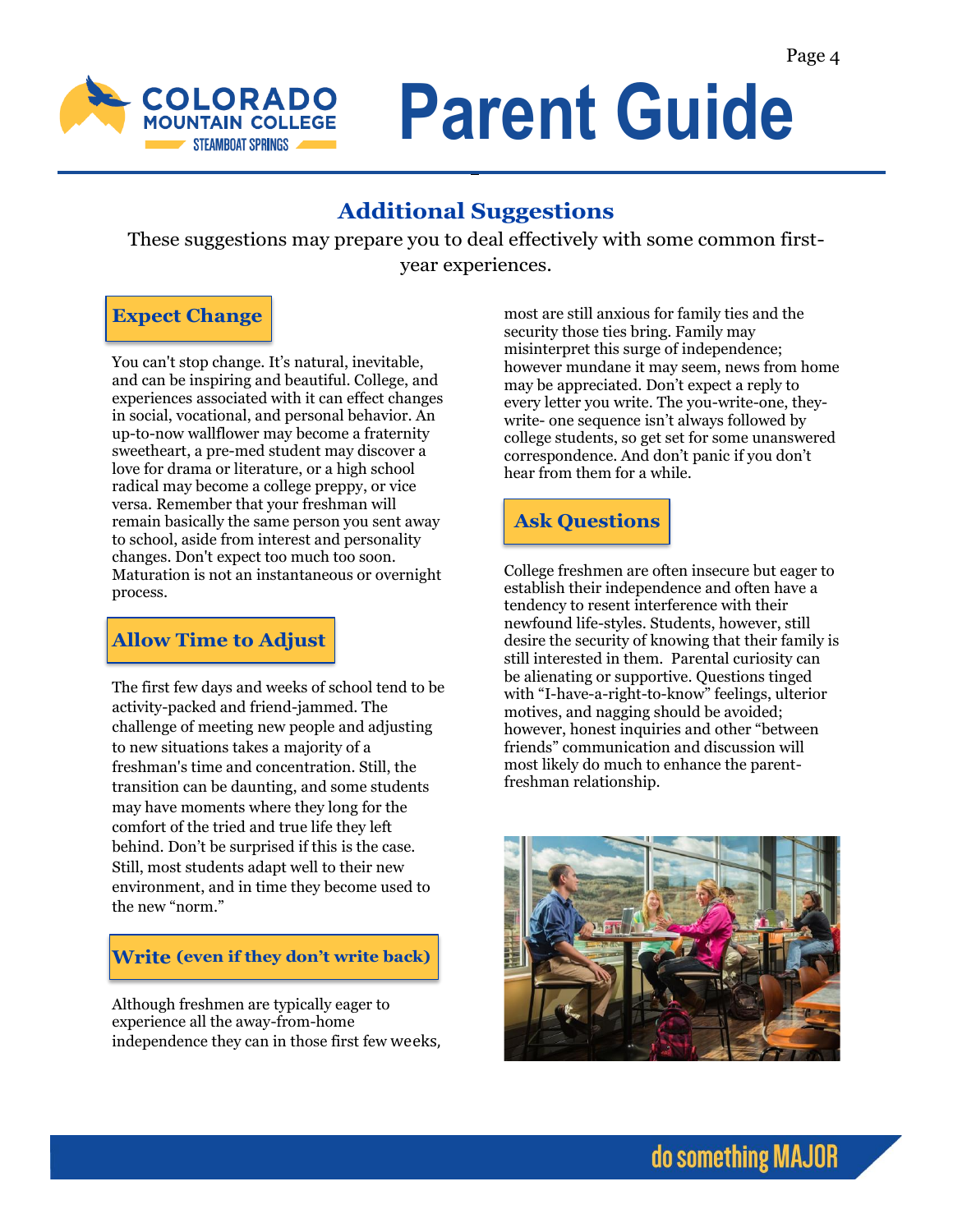

## **Be Supportive**

Parenting can be a thankless job, especially during the college years. It's a lot of give and only a little take. Often when troubles become too much for a freshman to handle (a flunked test, ended relationship, and shrunken T-shirt all in one day), the only place to turn, write, or dial is home. Unfortunately, this is often the only time the urge to communicate is felt so strongly, so you may not always hear about the "A" paper, the new companion, or the domestic triumph. In these challenging times your son or daughter may unload troubles or tears. After the challenge, students typically return to a regular routine, relieved, while you inherit the burden of worry. Remember that students are adults, and although they sometimes need parents to lean on, they are desperately trying to prove themselves. Allowing your student to solve these problems on their own will encourage and support their natural development into an adult. Resist your urge to "solve" the problem for your student.

## **Visit (but not too often)**

Visits by parents (especially when accompanied by shopping sprees and/or dinners out) are another part of the first-year events that freshmen are reluctant to admit liking but appreciate greatly. And pretended disdain of those visits is just another part of the first-year syndrome. These visits give the student a chance to introduce some of the important people in both of his/her now-important worlds of home and school to each other. Additionally, it is a way for parents to become familiar with (and gain more understanding of) their student's new activities, commitments, and friends. Spurof-the-moment "surprises" are usually not appreciated — preemption of a planned

weekend of studying or other activities can have disastrous results. A particularly good time to plan a visit may be a weekend in October, after your student has settled into their new routine. And if you give them a date and time that you will be arriving beforehand, you may even get to see a clean room.

## **Don't Say: "These are the best years of your life"**

Freshman year (and the others that follow) can be full of indecision, insecurities, disappointments, and mistakes. They can also be full of discovery, inspiration, good times, and people, but, except in retrospect, it's not always the good that stands out. Your son or daughter may not agree that these are "the best years" while he or she is suffering the trials and tribulations of adjusting to a new environment. A great deal of pressure can be placed on students to always appear to be having "the time of their lives." Any parent who believes that all college students get good grades, know what they want to major in, always have activitypacked weekends and thousands of close friends, and lead care-free, worry-free lives is wrong. So are the parents who think that college-educated means mistake-proof. Parents who insist on the "best years" stereotype are working against their student's reality.

## **Trust Them**

Finding oneself is a difficult enough process without feeling that the people whose opinions you respect most are second-guessing your own second-guessing. You and your son or daughter may have differences of opinion. It is important to realize that these differences are not a battle between right and wrong; rather they should be thought of as different points of view.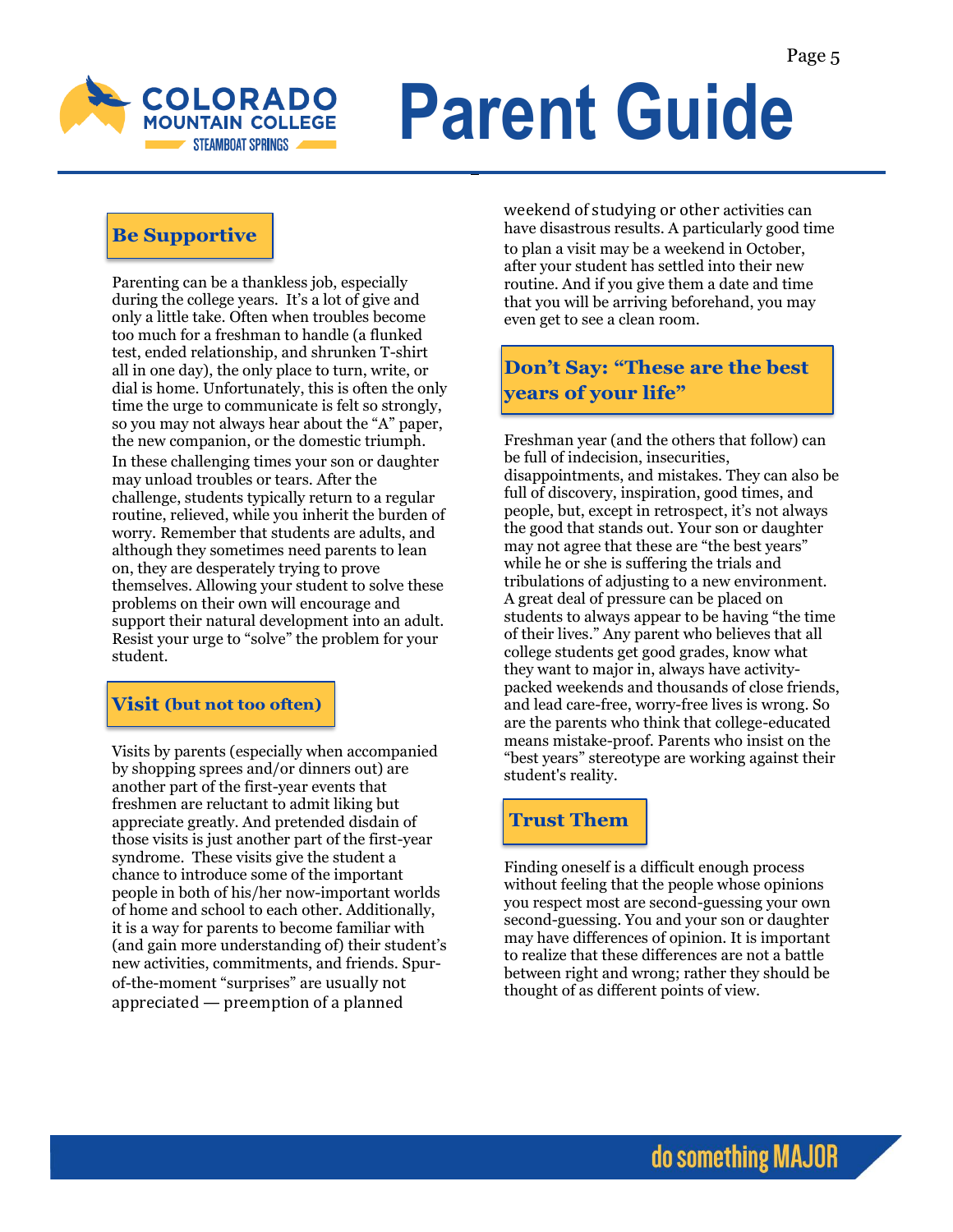

# **Stress-Related Experiences in College**

## **AUGUST**

- Homesickness
- Roommate conflicts
- Academic Adjustments
- Values exploration
- New social life adjustments
- Initial social rejections
- Campus familiarization
- Long-distance relationships
- Financial adjustments
- Foreign student adjustments
- Sexual assault

### **SEPTEMBER**

- Homesickness
- Roommate conflicts
- Test Anxiety
- Newness of college wears off
- Adjusting to new community
- Dating anxieties
- Family problems
- Time management frustrations

### **OCTOBER**

- Midterm anxiety
- Roommate problems
- Value/Ethical investigation
- Varied relationships
- Questioning value of school
- Not fitting in
- Financial strain
- Time conflicts between academic and social expectations

### **NOVEMBER**

- Academic Pressure
- Pre finals stress
- Time management conflicts
- Depression and anxiety due to nonadjustment
- Economic anxieties
- Problems due to alcohol
- Roommate problems
- Deteriorating health
- Lack of friends
- Community breakdown

### **DECEMBER**

- Final Exam anxiety
- Extracurricular time strains
- Financial worries
- Pre-holiday blues
- Increased tension with friends
- Sexual pressure

### **JANUARY**

- Academic anxiety
- Loss of friends or family over break
- Money problems
- Post-holiday
- depression
- Balancing social and academic life
- Sexual assault

### **FEBRUARY**

- Cabin fever
- Vocational choice anxiety
- Summer job-hunting begins
- Relationship anxieties
- Fall housing

## **MARCH**

- Midterms
- Problems due to drugs or alcohol
- Living arrangement anxieties
- Summer job hunting
- Finding money for spring break

### **APRIL**

- Academic pressure increase
- Paper and exam deadlines
- Summer job pressures
- Job panic
- Financial pressures
- Selecting a major
- Social life anxiety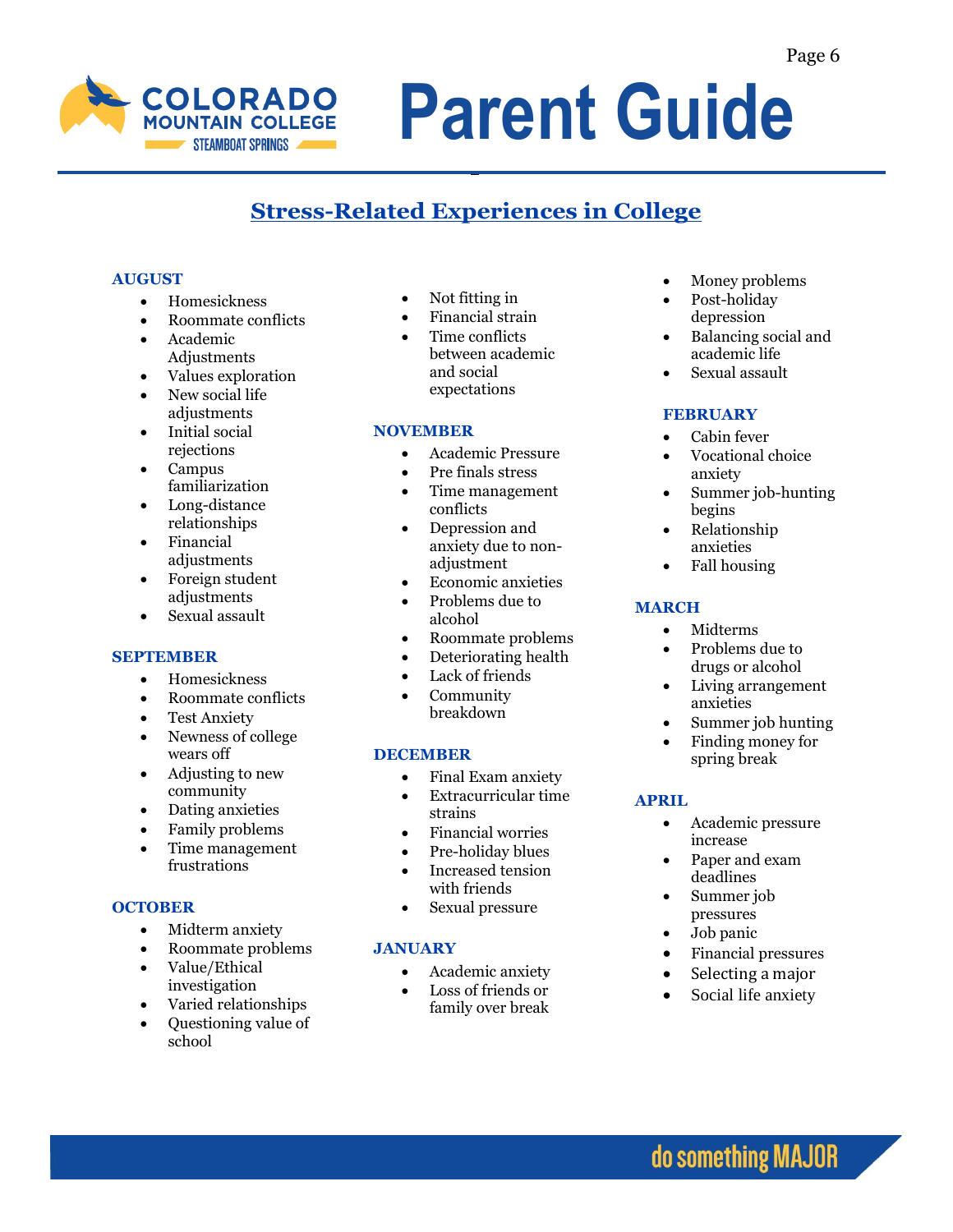

# **Resident Information**

**Laundry:** Laundry facilities are available for residential students and are located on each floor of the residence hall. Students will need to supply their own laundry detergent, dryer sheets, bleach, etc.

**On-Campus Parking:** Students are allowed to park one vehicle on campus without cost. All students are required to obtain a parking permit from the Residence Hall front desk during the first week of class and display it on their vehicle throughout the year.

**Shipping Packages:** UPS is the least expensive and most convenient method of shipping any boxes to CMC. The address label should include:

**Student's Name 1400 Bob Adams Drive - Box # A \_ \_ \_ Steamboat Springs, CO 80487**

Upon receipt, student boxes will be stored. However, space is limited and we cannot guarantee the security of these belongings. Therefore, it is best to have boxes arrive as close to the student's arrival date as possible. Students should check with the mailroom in the Residence Hall upon arrival to receive the shipped boxes.

**Care Packages:** Receiving a care package will make your student's day, as well as make them the most popular person on their floor. Including some of your student's favorite things helps them get through the blues now and then. Mid-Semester and Finals Week are great times to send a care package. It is a stressful time and a care package of encouragement will help them relax and focus on the books. Some ideas that students may love to find in a package from home: *Money, Family Photos, Hometown Paper, Envelopes & Stamps, Favorite Snacks, or Homemade Treats*.



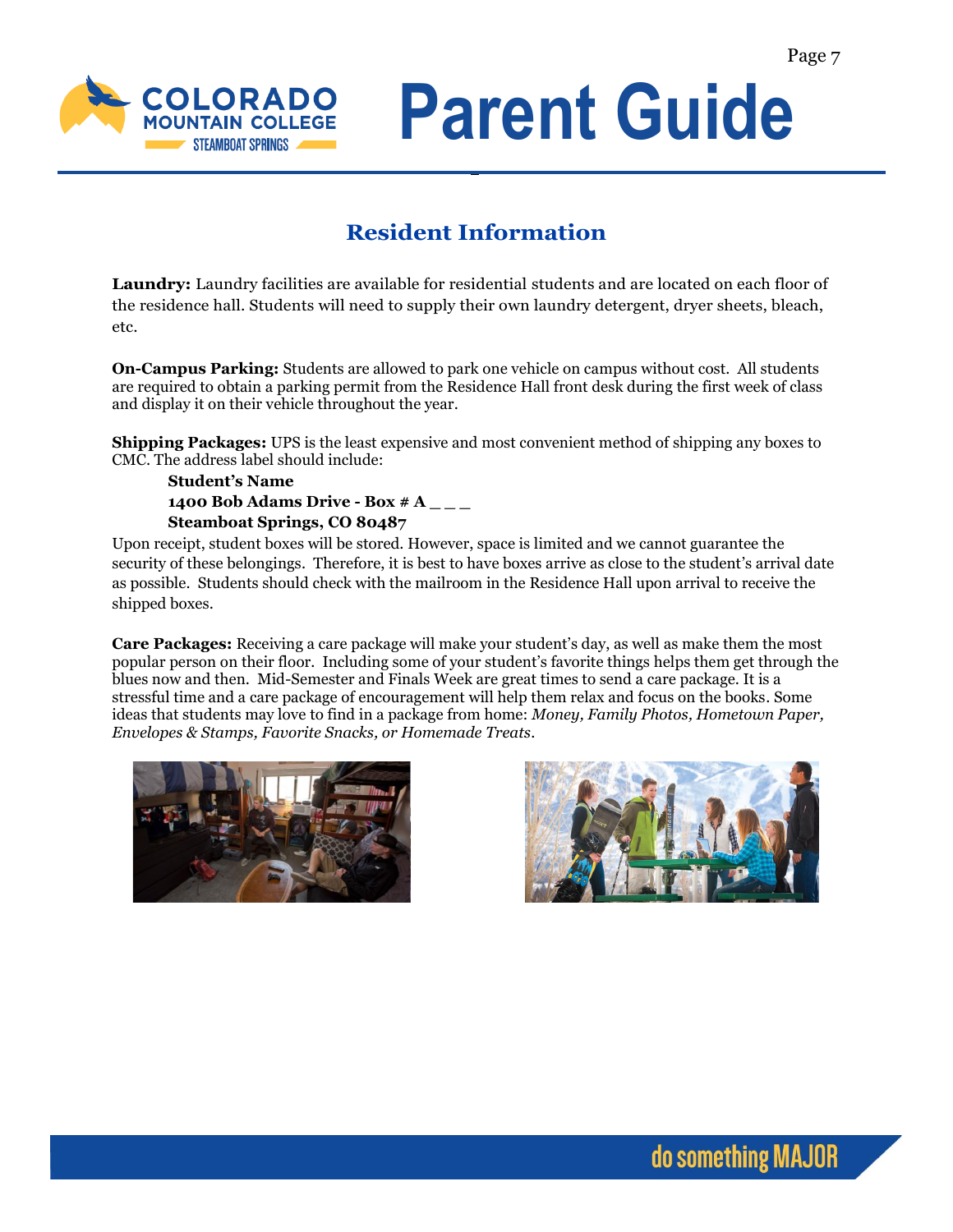

# **Issues of Safety & Security**

#### **Campus Security:**

Safety at Colorado Mountain College (CMC) is everybody's business. Students, staff and faculty are partners with the college in creating an atmosphere that is safe and encourages learning. CMC enjoys good relations with the communities it serves as not only the education center, but also often a cultural and social center for the town and counties. There are no barriers between CMC and the outside world.

No community, of course, can be totally risk free in today's society. CMC strongly believes it has a major role in providing safe learning environments, but also, is realistic enough to recognize that students, staff, and faculty must come together in a strong partnership and use common sense precautions to reduce the opportunity for criminal/ anti-social activities. Crime happens in our society. We have no magic formula to stop it at our campus. Theft, assaults, and other crimes can happen at CMC just as at any other college campus.

To reduce the possibility that any student may be exposed to potential hazards, CMC has taken many steps, further described in a safety brochure available at any site, to reduce whatever risk there may be. All of us can further reduce risk by thinking about personal safety and taking common sense precautions.

Safety programs at CMC are under the direction of the Vice President for Student Affairs. We have a proactive approach to campus safety that is best viewed as education, prevention, and our ability to respond to questionable events.

### **Education:**

The key to crime prevention is an awareness gained through education. At CMC, the staff, faculty, and students work together and take responsibility for their own safety and are ready to help others in time of need.

The vast majority of incidents on college campuses can be avoided if the college population recognizes they are potential victims and take basic precautions, such as using the "buddy system" when walking at night, locking car doors, and not leaving valuables unattended. The safety committee at our residential campus is available to review safety concerns and issues. CMC encourages reporting of all crimes, even minor crimes, and any suspicious activity to the Campus Dean of Student Services. We need to know about crimes that do occur. If we aren't informed, we can't advise the student body and we can't alter our safety strategies to fit the communities.

### **Prevention:**

CMC actively supports prevention through a number of programs. The Steamboat Springs campus is committed to protecting the safety and security of residents. All exterior residence hall doors are locked 24 hours a day. All individuals must enter and exit from the main entrance using their Student ID cards. A resident of the building must accompany all guests and visitors requesting admittance to the residence hall. On weekends, overnight guests must be registered at the front desk.

### **Theft & Loss:**

Students should promptly report information to a Resident Assistant regarding the loss of property from their rooms. Many cases of theft turn out to be practical jokes. If the student thinks this is the case with a particular theft, this should be indicated to a staff member. If a theft occurs outside the residence hall, the student should report it to a Resident Assistant, the Assistant Coordinator of Residence Life, or local police. *In order to reduce opportunity for theft, the Office of Residence Life recommends that students always lock their rooms.*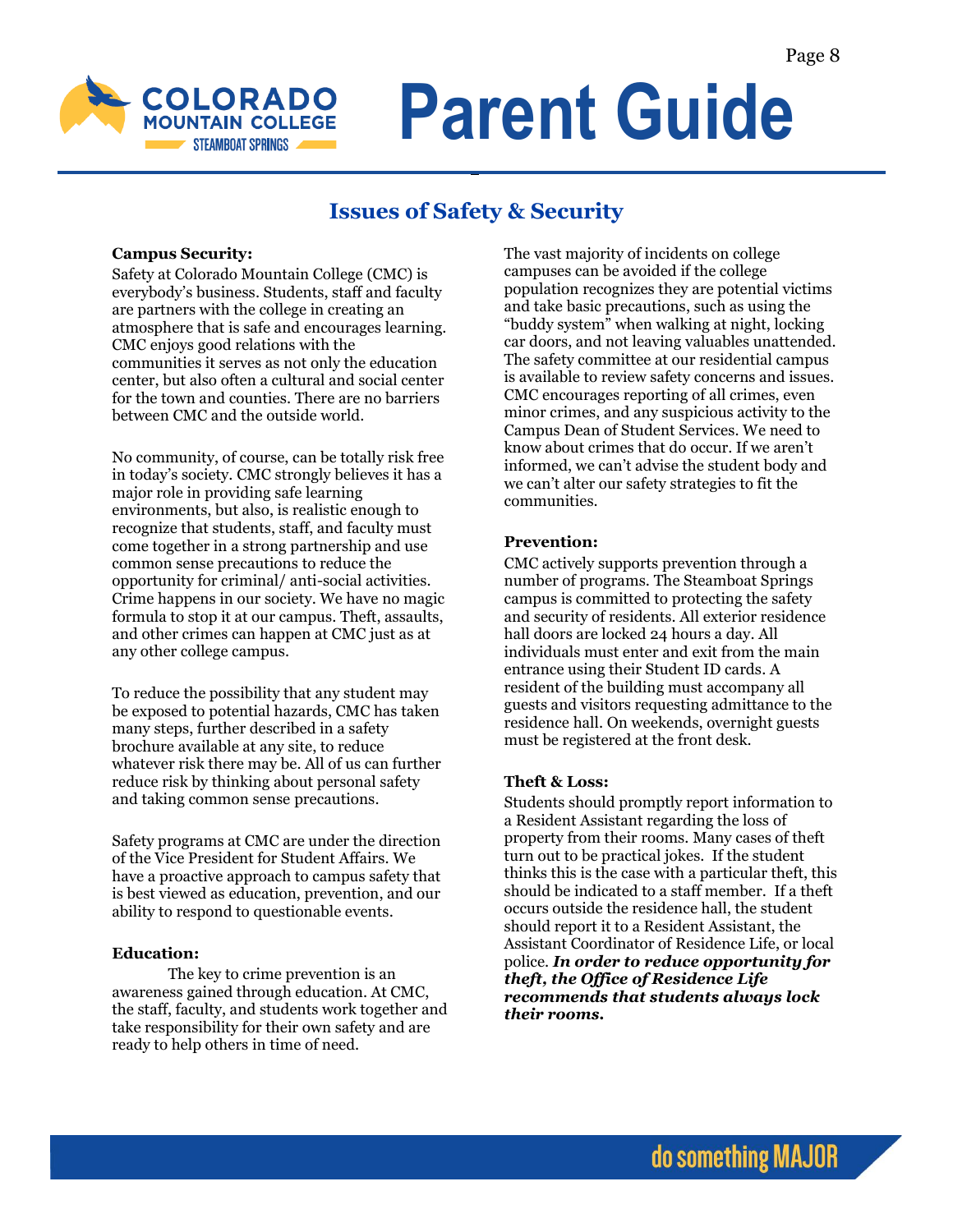

## **Frequently Asked Questions**

### **Are guests allowed to stay overnight in the residence hall?**

Visitors are allowed to visit in student rooms from 8am to 12 midnight, Sunday through Thursday. Overnight guests are allowed on Friday and Saturday nights and must register and be approved by the Residence Life staff and the roommate. An overnight guest is limited to a stay of two consecutive nights per visit, with a maximum not to exceed twelve nights per semester.

### **What if my son/daughter has roommate challenges?**

Students are encouraged to discuss these situations with their roommate first. If problems persist, students are encouraged to seek help from their Resident Assistant. Staff members can usually assist in resolving any difficulties. There are mediation processes and procedures in place for students who would like to switch roommates. The Assistant Coordinator of Student Life must approve room changes.

### **How is mail received in the residence halls?**

When room assignments are made, each student will receive a mailing address, which is a box number in the residence hall. Mail is delivered directly to the hall and placed in the student's mailbox. Due to our mountain location, overnight delivery is not possible. Please expect a minimum of two-day delivery for all express/overnight mailings.

### **How much will my son/daughter need to study each day?**

As a general rule, two hours of study time is necessary for every one hour of class (i.e. a three credit course would require six hours of study time per week). This is just a general rule, as study time will depend on course load, difficulty, and each student's individual needs and abilities. The Learning Lab and Library are open numerous hours throughout the week and weekends for studying and private tutoring (by appointment).

### **Should our son/daughter open a local checking account and where can he/she use checks?**

Many Steamboat businesses take out-of-town or local checks with student identification. The Academic Center houses an ATM as well. If students choose to open an account, there are numerous banks to choose from.

### **What is CMC's Mandatory Immunization Policy?**

CMC requires that all students born after December 31, 1956, provide proof of two MMR (measles, mumps, and rubella) immunizations in their lifetime. The first immunization must have been received on or after their first birthday. The two immunizations must have been received at least 30 days apart. Students living on-campus are also required to provide proof of the COVID-19 vaccine. Failure to comply will result in a hold being placed on the student's records. Documentation may be mailed to: Colorado Mountain College, Attn. Registration, 1275 Crawford Ave. Steamboat Springs, CO 80487.

### **Does my son/daughter need a car while in Steamboat?**

Students who wish to bring a car are welcome to do so. That said, a vehicle is not necessary as the City of Steamboat Springs provides free bus service to and from the campus. The bus stops at Hill Hall and Bristol Hall and serves downtown, the mountain-valley area, and both ends of the city with numerous stops along the way.

### **What type of transportation is available for my student to get to and from the airport?**

Alpine Taxi offers shuttle service from Denver International Airport and Hayden Airport. Reservations are strongly encouraged; it will save a student time and money. Alpine Taxi can be reached at 970-879-2800 or 1-800-343-7433. Greyhound Bus service is also offered from Denver to Steamboat Springs.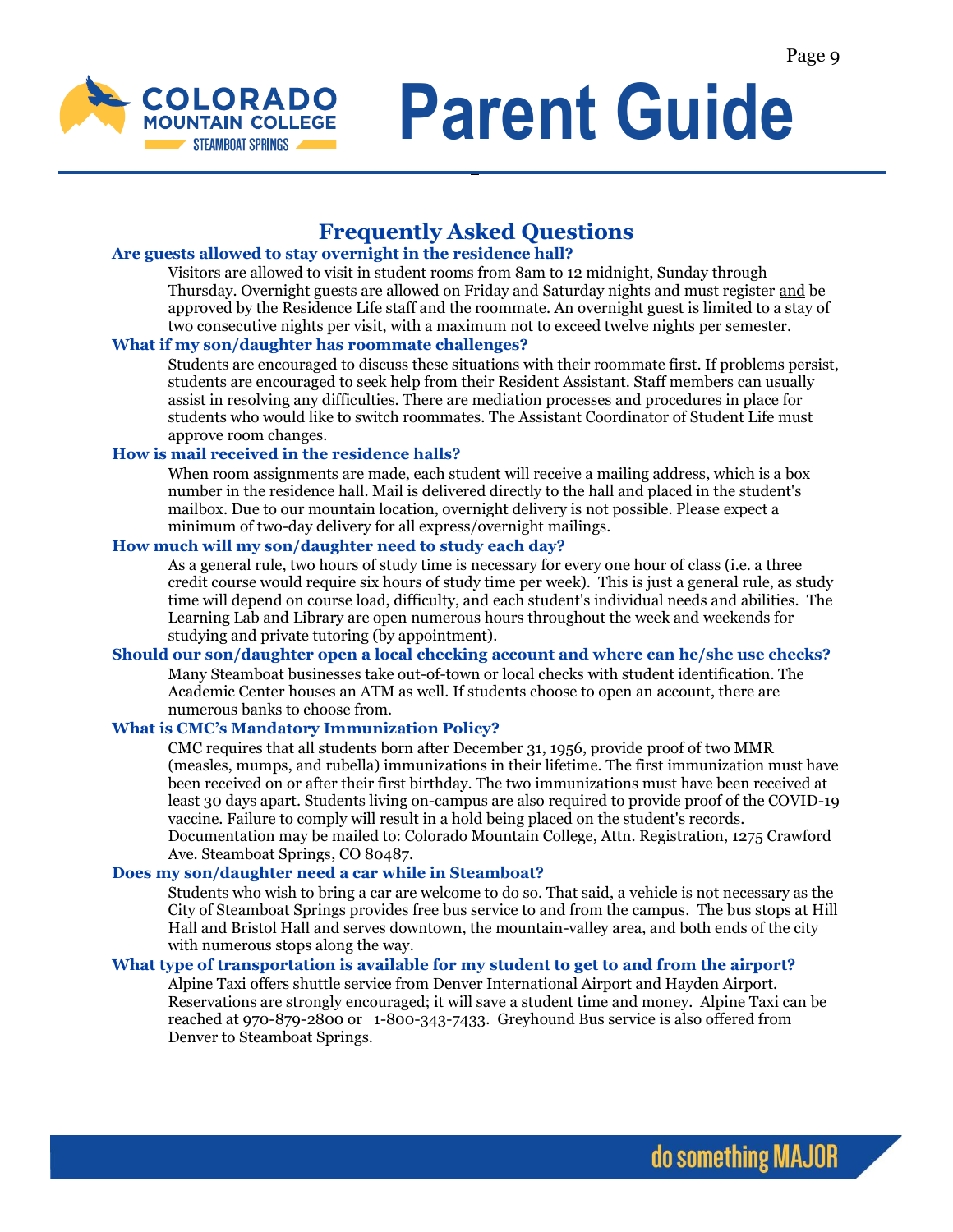

# **Campus Support Services for Students**

## **College Counselors**

The College Counselors provide academic, career and transfer advising. They are also able to help students with personal problems or assist with referrals to professional community agencies. Their offices are located in the Academic Center, first floor. Please see the college counselors for Mental Health Center referrals. Appointments can be schedule through the Front Desk by calling 970-870-4444.

## **Disability Services**

The Disability Services Coordinator, provides academic support services for students with a documented disability. Services include: assistive technology, test accommodations, student advocacy, books on tape, SmartPens, sign interpreter, academic advising and other accommodations as needed. Elisha Colson's office is in Bristol Hall 135. To contact the Coordinator call 970-870-4450.

## **Health Services**

CMC offers on-campus health services through a physician's assistant. Students can call 970-870-4495 to reach the Health Center.

## **Learning Lab & Library**

The Learning Lab offers free tutoring to all students. The Lab is open for student use and studying throughout the day. Tutoring is available during schedule hours. The schedule is posted in the Lab which is located in Bristol Hall, Room 145. For additional information, please contact the Lab at 970-870-4428.

Located on the third floor of Bristol, the Library offers proctored testing by appointment, an open computer lab, and a variety of resources. Contact the Library Front Desk at 970-870-4445 or click on www.coloradomtn.edu/library for additional resources.

## **Success Center (TRiO)**

Students who are income eligible, first generation (neither parent has a Bachelor's degree), and/or have a documented disability are eligible for the TRiO program which provides additional support in meeting student academic needs. Services include: academic advising, advocacy with faculty, staff, and outside agencies, career exploration, financial aid assistance, mentoring, referrals for tutoring, student success seminars, supplemental financial grant awards, and transfer visits to four-year colleges. TRiO also offers Success Seminars, which are available to ALL CMC students. For more information about Student Support Services and the TRIO program contact Amy Phillips at 970-870-4533 or alphillips@coloradomtn.edu.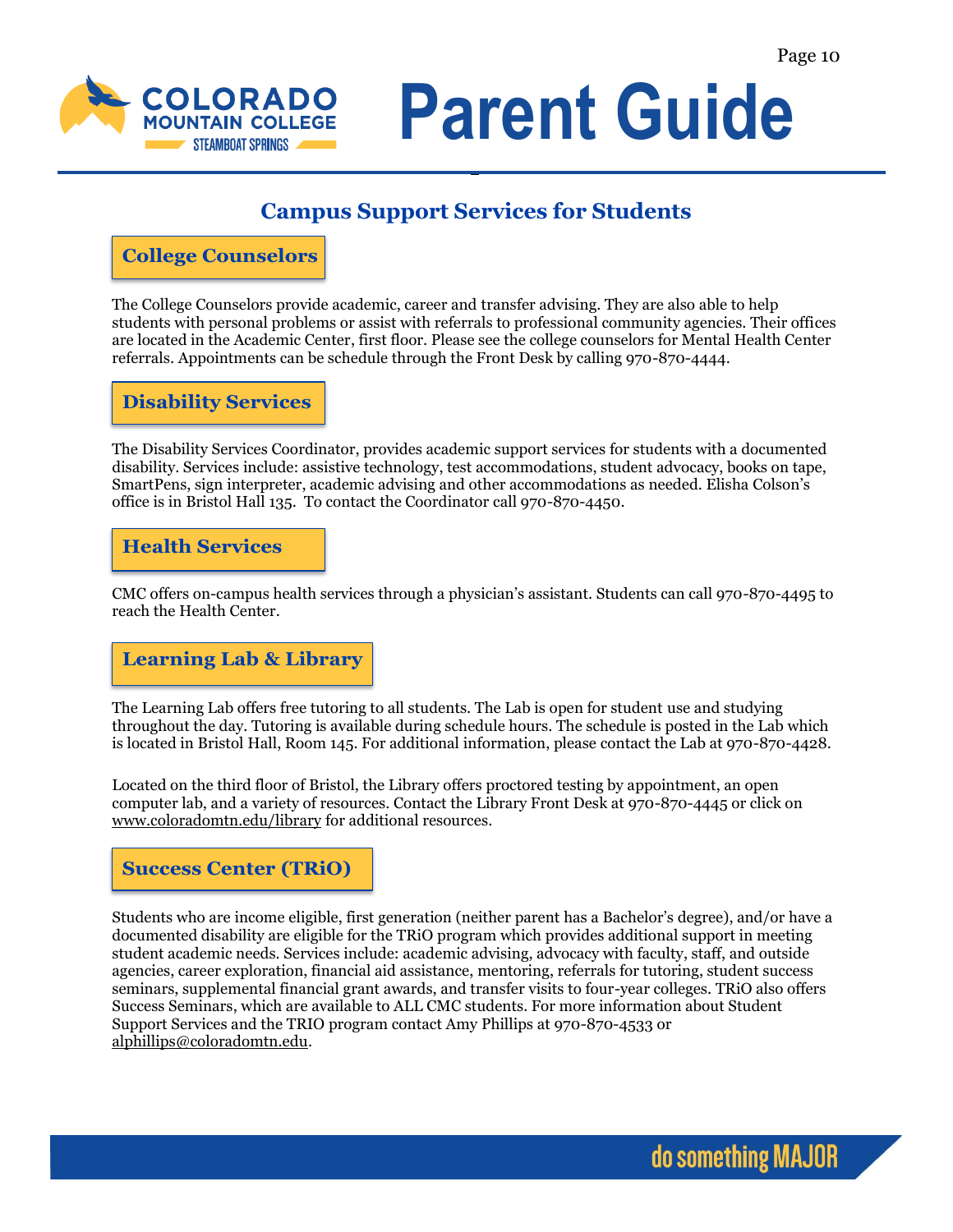

# **Campus Contacts**



| <b>Front Desk:</b>               | 970-870-4444                                 |
|----------------------------------|----------------------------------------------|
| <b>Hill Hall Residence Hall:</b> | $970 - 871 - 2002 (6:00 - 10:00 \text{ pm})$ |
| <b>Campus Store:</b>             | 970-870-4427                                 |
| <b>IT Service Desk:</b>          | 970-947-8438                                 |

**For contact information for specific faculty and staff, please visit our campus website:<https://coloradomtn.edu/campuses/steamboat-springs>**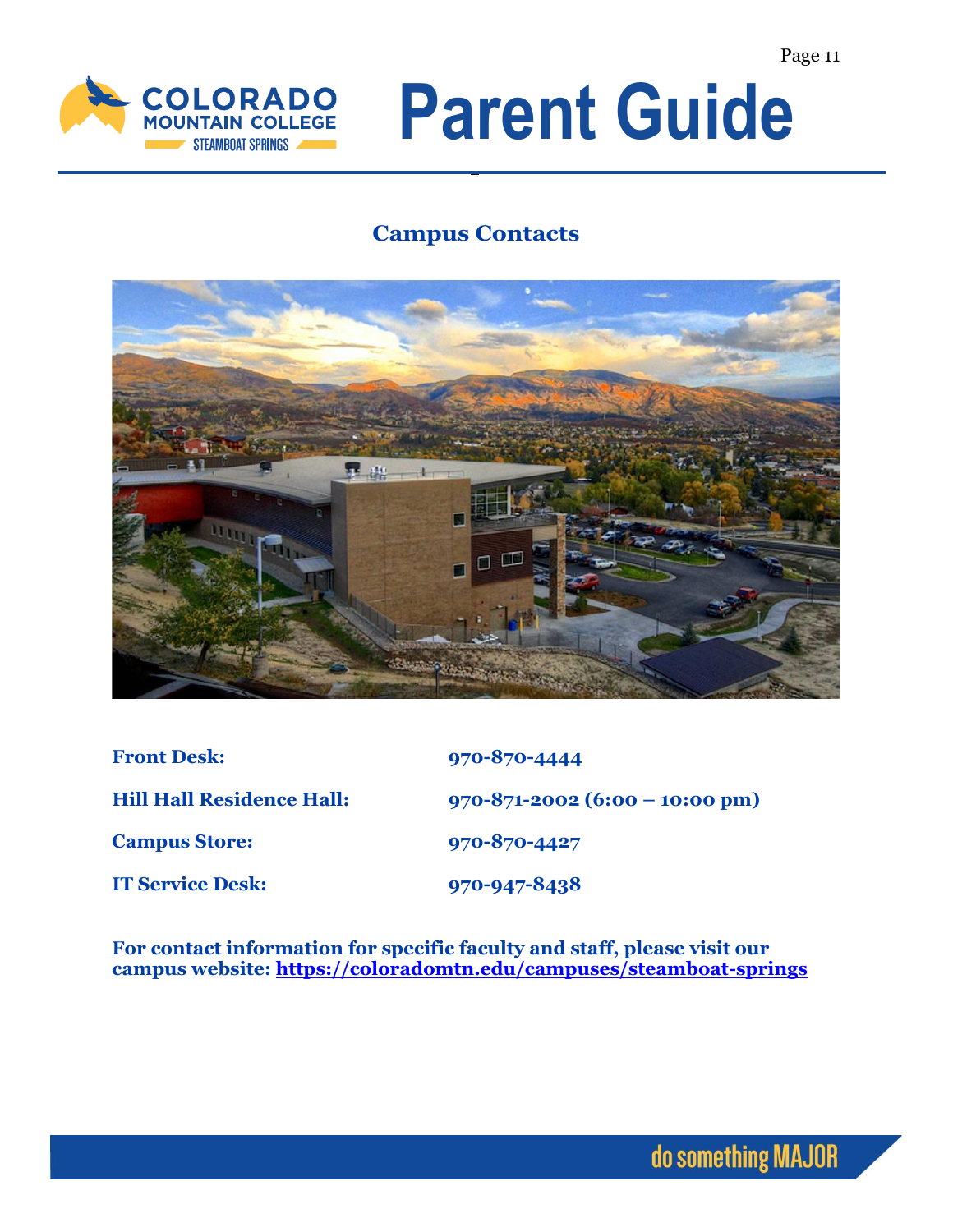



## **2021-2022 Academic Calendar**

## **Fall 2021 Semester**

| <b>June -August 22</b>     |
|----------------------------|
| July 26                    |
| <b>August 23</b>           |
| <b>August 23-August 27</b> |
| September 6                |
| November 24 - 28           |
| December 10                |

**Registration Payment Deadline First Day of Classes Add/Drop Period** Labor Day, No Classes **November 24 - 28** Thanksgiving Break, No Classes Last Day of Semester/Last day to return books

## **Spring 2022 Semester**

**October 25-November 14 November 15-January 16 December 20** Payment Deadline **January 17** First Day of Classes **January 17-January 21** Add/Drop Period **March 14 -March 18** Spring Break, No Classes **May 7** Commencement

Early Registration for returning students Open Registration **May 6** Last Day of Semester/Last day to return books